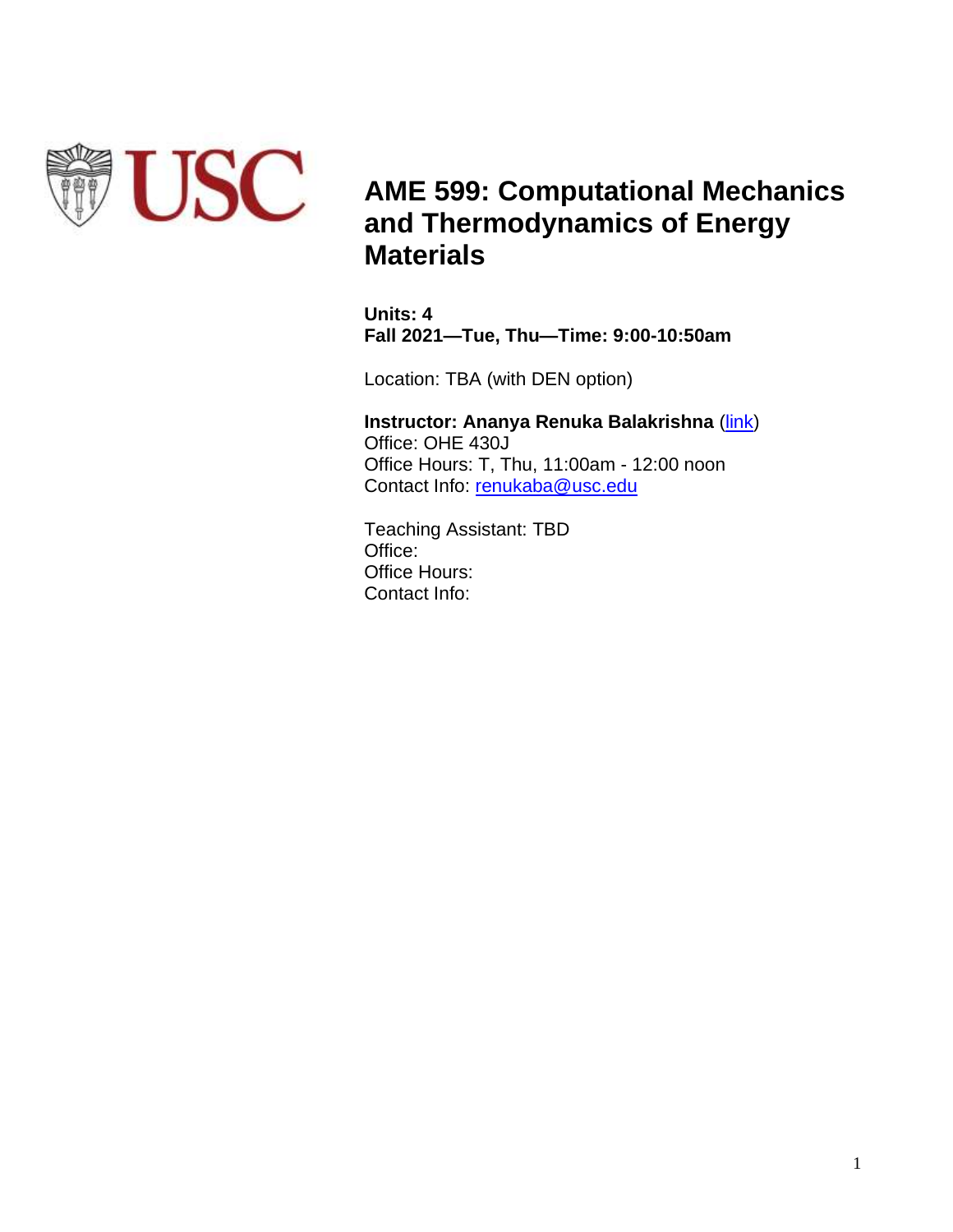## **Course Description**

This course aims to provide graduate-level aerospace and mechanical engineering (and materials science) students with an in-depth introduction to *computational* mechanics and thermodynamics of energy materials. Topics covered will include: thermodynamics and kinetics of energy conversion and storage; material models; phase transformations; continuum mechanics of crystalline solids; phase field modeling of microstructural evolution; as well as several applications to battery electrodes, ferroelectrics, and soft magnets;

### **Learning Objectives**

This course will:

- Introduce the concept of phase transformations for energy conversion and storage
	- Provide exposure to hands-on analytical and computational methods to model energy-related problems:
		- o Mathematical interpretation of thermodynamic potentials
			- o Phase field modeling of spinodal decomposition
			- o Origins and analysis of material microstructures
	- Teach problem-solving strategies in engineering applications of energy conversion and storage
- Enable students to identify the most appropriate methodology for solving engineering problems
- Integrate phase transformations, basic numerical methods, computational design and testing, data collection and post-processing.

**Recommended Preparation**: The recommended preparation for this course are familiarity with linear algebra and matrix mathematics. Any working knowledge of Mathematica would accelerate the learning process.

### **Textbook and Other Resources**

There is no required textbook for this class. Course notes will be provided in electronic format via Blackboard. Readings will be suggested from the following books to supplement course notes:

- *Balluffi, Robert W., Samuel M. Allen, and W. Craig Carter. Kinetics of materials. John Wiley & Sons, 2005.*
- *Tadmor, Ellad B., Miller, Ronald E.,, and Elliot, Ryan S., Continuum Mechanics and Thermodynamics*
- *Bhattacharya, Kaushik, Microstructure of martensite*

### **Grading Breakdown**

| <b>Assignment</b>   | % of Grade |
|---------------------|------------|
| Homeworks (2 total) | 20         |
| Quiz 1              | 25         |
| Quiz 2              | 25         |
| Final               | 30         |
| <b>TOTAL</b>        | 100        |

### **Discussion board**

Piazza will be used for all electronic discussions. Please post your questions (regarding homework assignments, class logistics, exams, etc.) on these forums instead of using email. You can access these through the Blackboard page for this course.

### **Assignment Submission Policy**

There will be a total of 2 homework assignments.

- No late homework will be accepted without prior arrangement.
- Discussion of homework assignments with your classmates is allowed (and encouraged!) but each student should develop and write their own original solution.
- Assignments should be submitted electronically, with legible and logically organized solutions that explicitly include all necessary steps and assumptions (if any) made.
- Course grading policy and letter grade equivalence: <http://arr.usc.edu/services/grades/gradinghandbook/gradingpolicies.html>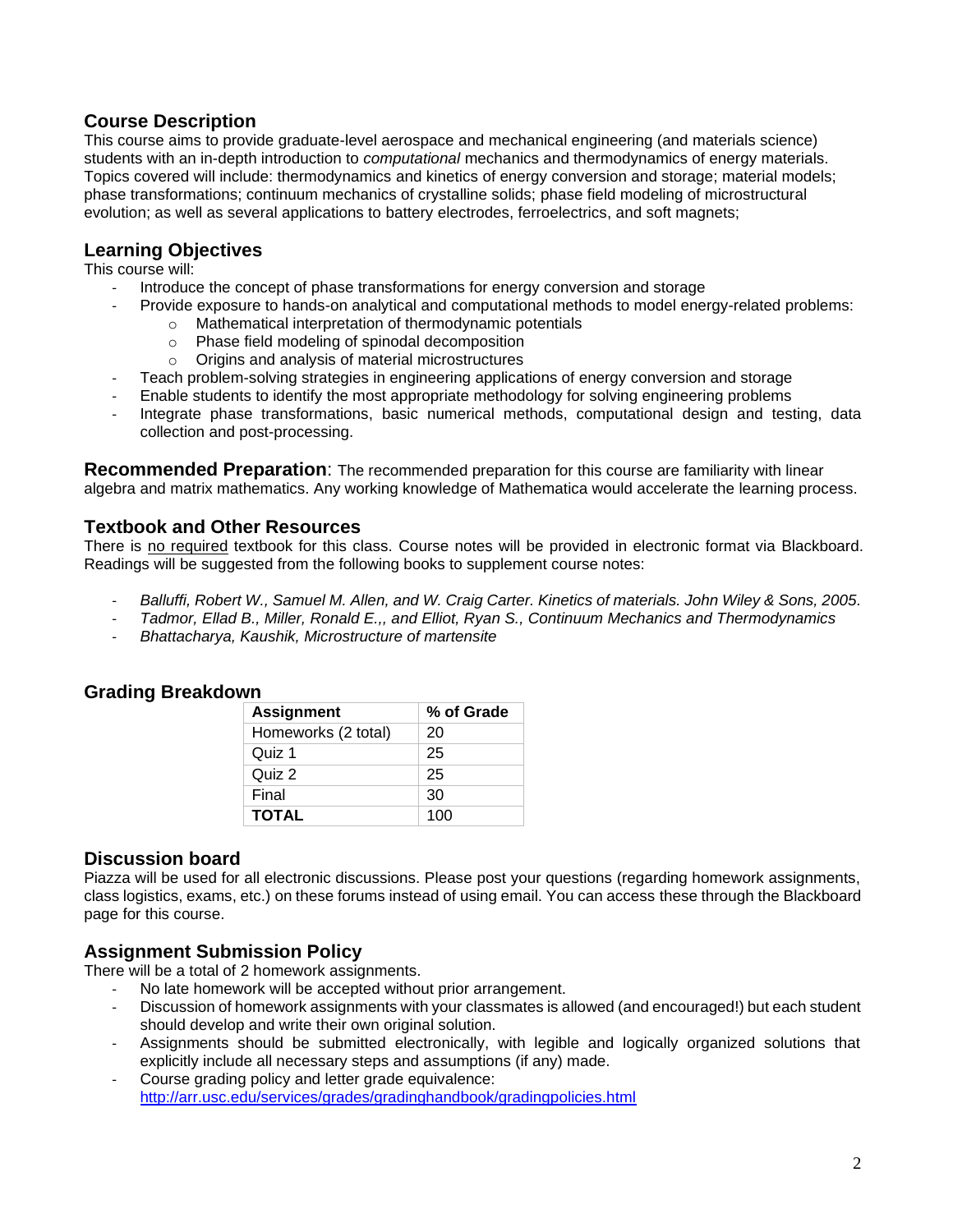# **Course Schedule: A Weekly Breakdown**

|                  | <b>Topics/Daily Activities</b>                                                                                                     | <b>Notes</b>          |
|------------------|------------------------------------------------------------------------------------------------------------------------------------|-----------------------|
| Week 1<br>8/23   | T: Introduction to modern energy technologies & energy materials<br>Th: Review of thermodynamics, First law and work differentials |                       |
| Week 2<br>8/30   | T: Second law, Definition and use of enthalpy, entropy<br>Th: Entropy of materials, combined first and second law                  | HW #1 Due             |
| Week 3<br>9/6    | T: Equilibrium conditions<br>Th: Computational interpretation of thermodynamic potentials                                          | Computational session |
| Week 4<br>9/13   | T: Properties of mixtures, solution equilibria<br>Th: Energy and entropy: microscopic origins and models                           |                       |
| Week 5<br>9/20   | T: Quiz 1<br>Th: Mathematical background (order parameter, fields, variations)                                                     |                       |
| Week 6<br>9/27   | T: Diffuse interface theory, phase transformation<br>Th: Evolution equation, energy minimization                                   |                       |
| Week 7<br>10/4   | T: Regular solution model, Phase transformation<br>Th: Spinodal transformation, nucleation and growth                              |                       |
| Week 8<br>10/11  | T: Driving forces and fluxes for diffusion<br>Th: Diffusion in crystalline solids and application for energy storage               | HW #2 Due             |
| Week 9<br>10/18  | T: Computational understanding of spinodal decomposition<br>Th: Quiz 2                                                             | Computational session |
| Week 10<br>10/25 | T: Crystallography of phase transformaitons<br>Th: Tensor Properties of energy materials (elastic, piezoelectric,<br>magnetic)     |                       |
| Week 11<br>11/1  | T: Phase transformations in crystalline solids<br>Th: Continuum theory of Crystalline Solids                                       |                       |
| Week 12<br>11/8  | T: Interpretation of variants, twins, transformations<br>Th: Origin and analysis of microstructures                                |                       |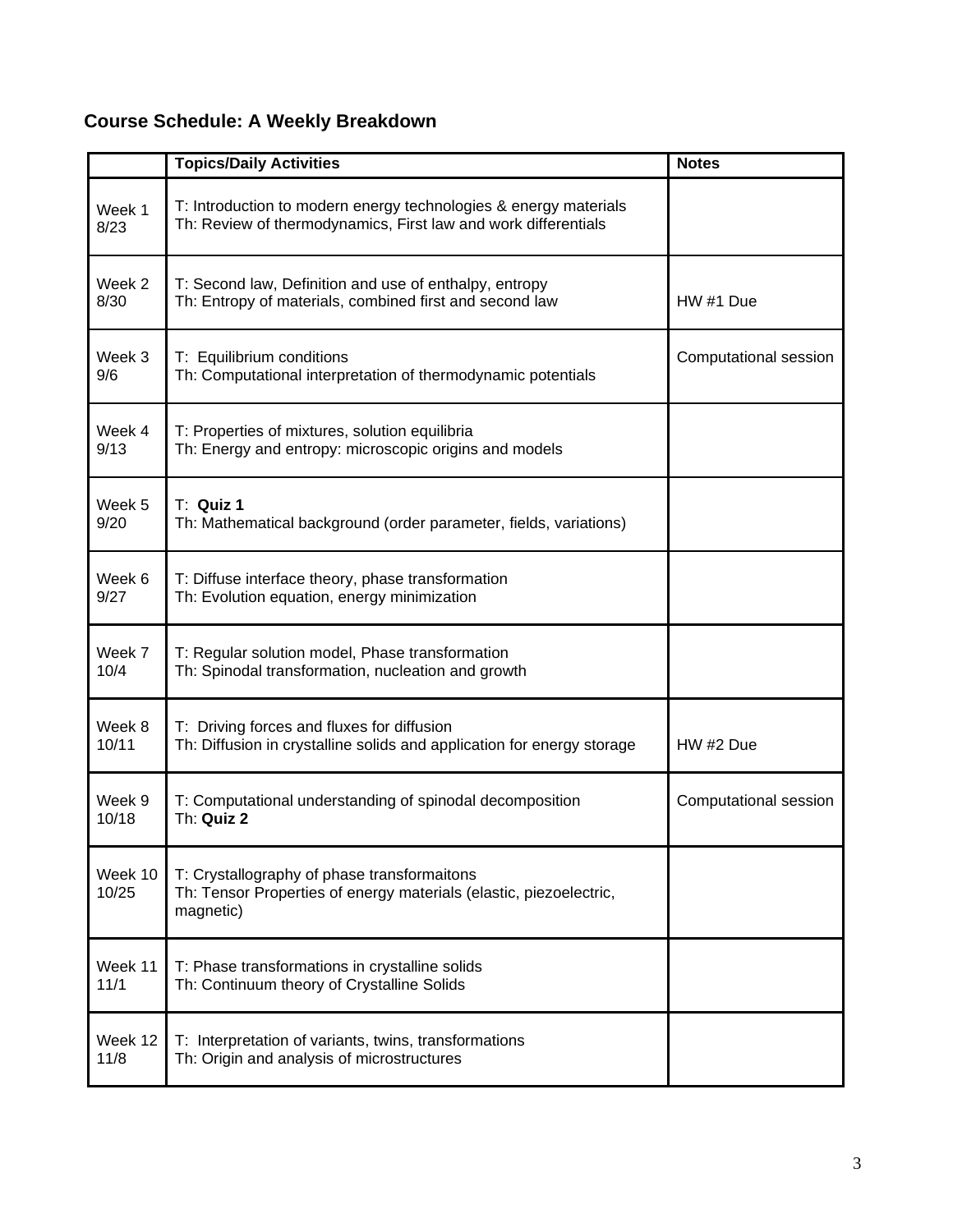| Week 13<br>11/15 | T: Linearized kinematics<br>Th: Computational session on microstructural evoltuion                                                |                       |
|------------------|-----------------------------------------------------------------------------------------------------------------------------------|-----------------------|
| Week 14<br>11/22 | T: Computing phase transformations in battery electrodes<br>Th: Thanksgiving Holiday (no classes)                                 | Computational session |
| Week 15<br>11/29 | T: Modeling phase transformations in energy conversion materials<br>Th: Computing microstructures in ferroelectrics, soft magnets | Computational session |
| <b>FINAL</b>     | <b>Final exam TBD</b>                                                                                                             |                       |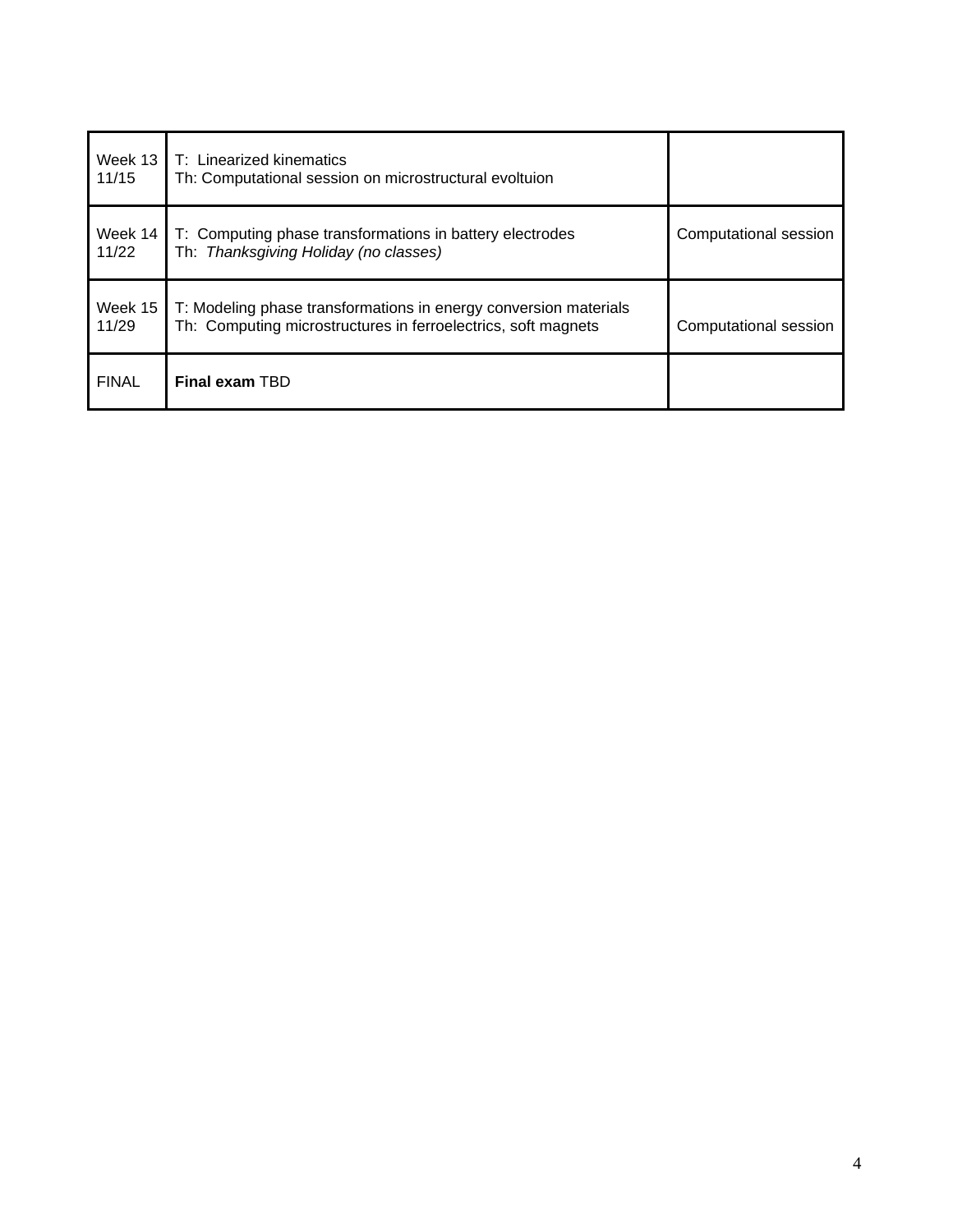# **Academic Dishonesty: Sanction Guidelines**

| <b>Violation</b>                                                                                                                        | <b>USC</b><br>Recommended                                                                                                                                                | <b>AME</b><br>Recommended<br>$\overline{\phantom{m}}$                                                                                                        |
|-----------------------------------------------------------------------------------------------------------------------------------------|--------------------------------------------------------------------------------------------------------------------------------------------------------------------------|--------------------------------------------------------------------------------------------------------------------------------------------------------------|
|                                                                                                                                         | sanction                                                                                                                                                                 | sanction                                                                                                                                                     |
| Copying<br>answers<br>from<br>other<br>students on any course work **                                                                   | F for course                                                                                                                                                             | First offense: F on assignment<br>Second offense: F for course                                                                                               |
| One person allowing another to<br>cheat from<br>his/her<br>exam<br>or<br>assignment                                                     | F for course for both persons                                                                                                                                            | If assignment:<br>First offense: F on assignment<br>Second offense: F for course<br>If exam: F for course                                                    |
| Possessing or using material during<br>exam (crib sheets, notes, books,<br>etc.) which is not expressly<br>permitted by the instructor. | F for course.                                                                                                                                                            | First offense: F on exam.<br>Second offense: F for course.                                                                                                   |
| Continuing to write after exam has<br>ended.                                                                                            | F for course.                                                                                                                                                            | F on exam                                                                                                                                                    |
| Taking exam from room and later<br>claiming that the instructor lost it.                                                                | F for course and recommendation for<br>further disciplinary action (possible<br>suspension).                                                                             | F for course                                                                                                                                                 |
| Changing answers after exam has<br>been returned.                                                                                       | F for course and recommendation for<br>further disciplinary action (possible<br>suspension).                                                                             | F for course                                                                                                                                                 |
| Fraudulent possession of exam<br>prior to administration.                                                                               | F for course and recommendation for<br>suspension.                                                                                                                       | F for course                                                                                                                                                 |
| Obtaining a copy of an exam or<br>answer key prior to administration.                                                                   | Suspension or expulsion from the<br>university; F for course.                                                                                                            | F for course                                                                                                                                                 |
| Having someone else complete<br>course work for oneself.                                                                                | Suspension or expulsion from the<br>university for both students; F for<br>course.                                                                                       | F for course                                                                                                                                                 |
| Plagiarism - Submitting other's<br>work as one's own or giving an<br>improper citation.                                                 | F for course.                                                                                                                                                            | First offense: F on assignment.<br>Second offense: F for course.                                                                                             |
| Submission of purchased term<br>papers or papers done by others.                                                                        | F for course and recommendation for<br>further disciplinary action (possible<br>suspension).                                                                             | F for course                                                                                                                                                 |
| Submission<br>οf<br>the<br>same<br>assignment to more than one<br>instructor,<br>where<br>previous<br>no<br>approval has been given.    | F for both courses.                                                                                                                                                      | F for both courses                                                                                                                                           |
| Unauthorized collaboration on an<br>assignment.                                                                                         | F for the course for both students.                                                                                                                                      | First offense: F on assignment.<br>Second offense: F for course.                                                                                             |
| Falsification<br>of<br>information<br>in<br>admission applications (including<br>supporting documentation).                             | Revocation of university admission<br>without opportunity to reapply.                                                                                                    | Revocation<br>of<br>university<br>admission without opportunity to<br>reapply.                                                                               |
| Documentary<br>falsification<br>(e.g.,<br>petitions and supporting materials;<br>medical documentation.)                                | Suspension or expulsion from the<br>university; F for course when related<br>to a specific course.                                                                       | Suspension or expulsion from<br>the university; F for course when<br>related to a specific course.                                                           |
| Plagiarism in a graduate thesis or<br>dissertation.                                                                                     | Expulsion from the university when<br>discovered<br>prior<br>to<br>graduation;<br>revocation<br>of<br>degree<br>when<br>subsequent<br>discovered<br>to<br>graduation.*** | Expulsion from the<br>university<br>discovered<br>when<br>prior<br>to<br>graduation; revocation of degree<br>when discovered subsequent to<br>graduation.*** |